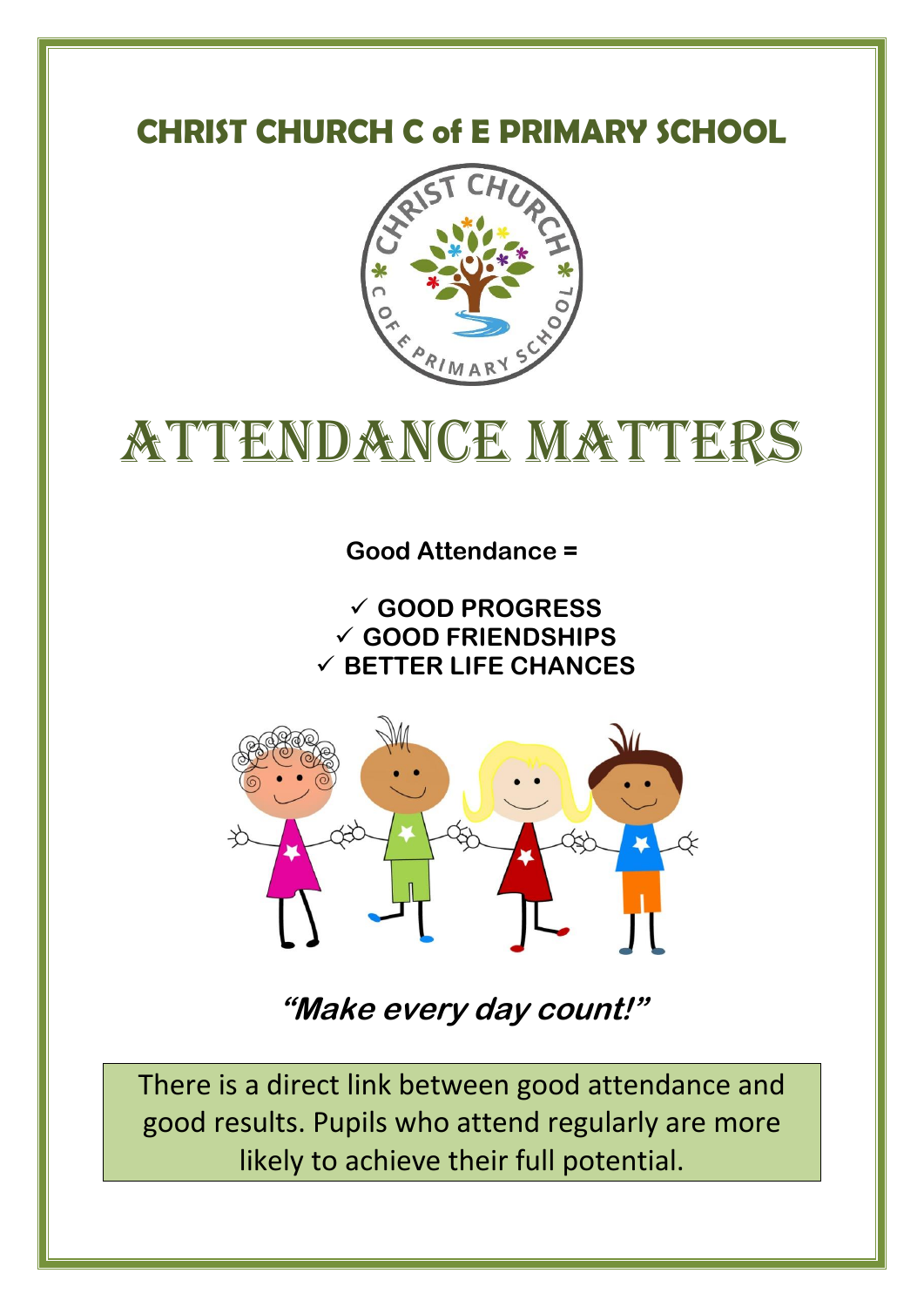There are two types of pupil absence:

# **ACCEPTABLE & AUTHORISED** (approved by school)

- $\checkmark$  Genuine illness
- Medical/dental appointments *(if they cannot be made outside of school hours)*
- $\checkmark$  Close family funeral / wedding
- $\checkmark$  Days set aside for religious observance

## **UNACCEPTABLE & UNAUTHORISED** (not approved)

- Illness of a sibling / looking after a sibling or relative
- Birthday or birthday outing
- $x$  Shopping trip
- Hair appointment
- Visiting friends or relatives
- Term-time holiday, preparing or travelling for a holiday, or resting after a holiday
- Over-sleeping / being tired

A whole year has 365 days. A school year has only 190 days.

That leaves 175 days to spend with the family, go on visits and holidays, attend appointments, go shopping etc.

Children are expected to attend the school for the full 190 days of the academic year, unless there is a **good reason** for absence.

Of course, the best place for children who are unwell is at home. However, it is amazing how quickly days-off school can add up over a year...

 1 WEEK ABSENCE = 97.4% attendance 2 WEEK ABSENCE =  $94.7%$  $3$  WEEK ABSENCE = 92.2% 4 WEEK ABSENCE =  $89.7%$ 

Attendance for every individual pupil is monitored by school. **This is regardless of whether the absence is authorised or unauthorised.** 

| <b>Excellent attendance</b>             | $99 - 100%$      |
|-----------------------------------------|------------------|
| <b>Good attendance</b>                  | $97 - 98.9%$     |
| $95 - 96.9%$<br>Satisfactory attendance |                  |
| <b>Attendance needs to improve</b>      | $93 - 94.9%$     |
| At risk of becoming persistent absentee | $90 - 92.9%$     |
| <b>Persistent Absentee</b>              | <b>Below 90%</b> |

N.B. One session is one half-day. 190 days = 380 possible sessions per year.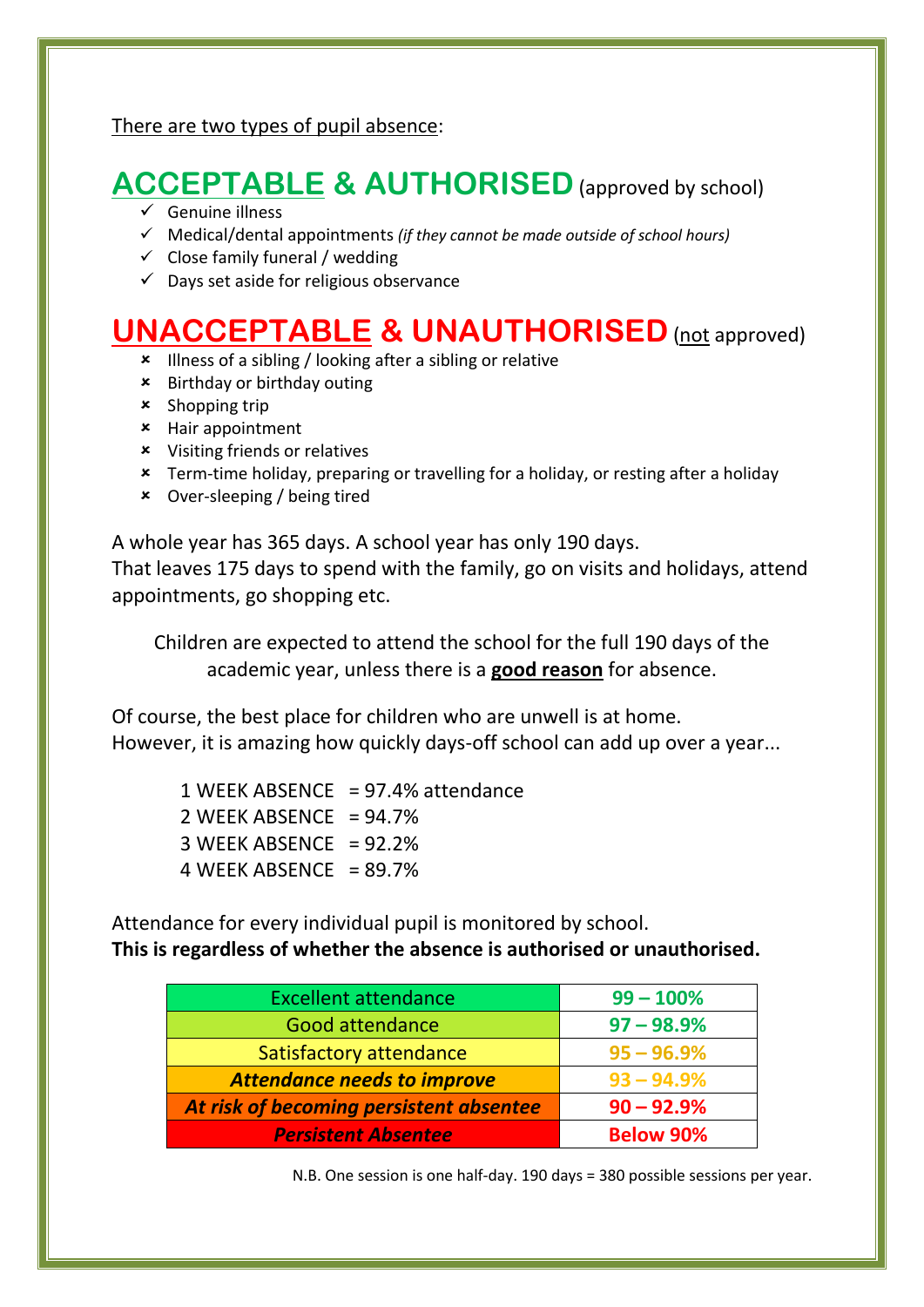## **REMEMBER:** Going to school every day means....

- $\odot$  Better life chances
- $\odot$  Lasting friendships
- $\odot$  Exciting learning opportunities
- $\odot$  Achieving your potential
- $\odot$  Developing a love of learning



#### IMPACT OF POOR ATTENDANCE:

| 80%    | Equivalent of 1<br>day per week               | This adds up to almost two full years of absence between Y1<br>& Y11. It is almost impossible for children to keep up with<br>learning.                              |
|--------|-----------------------------------------------|----------------------------------------------------------------------------------------------------------------------------------------------------------------------|
| 85%    | 29 days absence<br>per year                   | These pupils are missing 6 weeks of school per year. It is very<br>difficult for them to keep up with their peers and achieve<br>their best.                         |
| 90%    | 19 days absence<br>per year                   | These pupils are missing a month of school per year. They are<br>likely to fall behind in Literacy and Maths, and it is difficult for<br>them to achieve their best. |
| 95%    | Less than 10<br>days absence<br>over the year | Pupils with this attendance are likely to achieve their target<br>levels.                                                                                            |
| $96%+$ | Less than 6 days<br>absence                   | Pupils with this attendance should easily achieve the best<br>they can!                                                                                              |

Our aim is for every child to achieve **Excellent** attendance! We have a set a whole-school target of **96%** attendance.

#### To help your child achieve good attendance, we would like you to:

- Make sure your child arrives on time. School starts at **8.55am**.
- $\circled{S}$  Telephone the school promptly to report if your child is going to be absent. You can leave an absence message on our phone system. Please leave your child's name, class and reason for absence. We will then decide whether to authorize the absence or not.
- $\circledR$  Bring your child to school for the afternoon session if your child starts to feel better as the day progresses. *N.B. Unfortunately, children who have had a stomach upset must be kept off for 48hrs to avoid other children becoming ill.*
- $\circled{S}$  Arrange medical and dental appointments outside of school hours, where possible.
- **Book holidays during school holidays, not during term-time.**
- Do not allow your child to have time off unless it is really necessary.
- $\circledR$  Discuss with the school, at the earliest opportunity, any problems or worries that might affect your child's attendance; we might be able to offer support and advice or signpost you to a relevant local service.